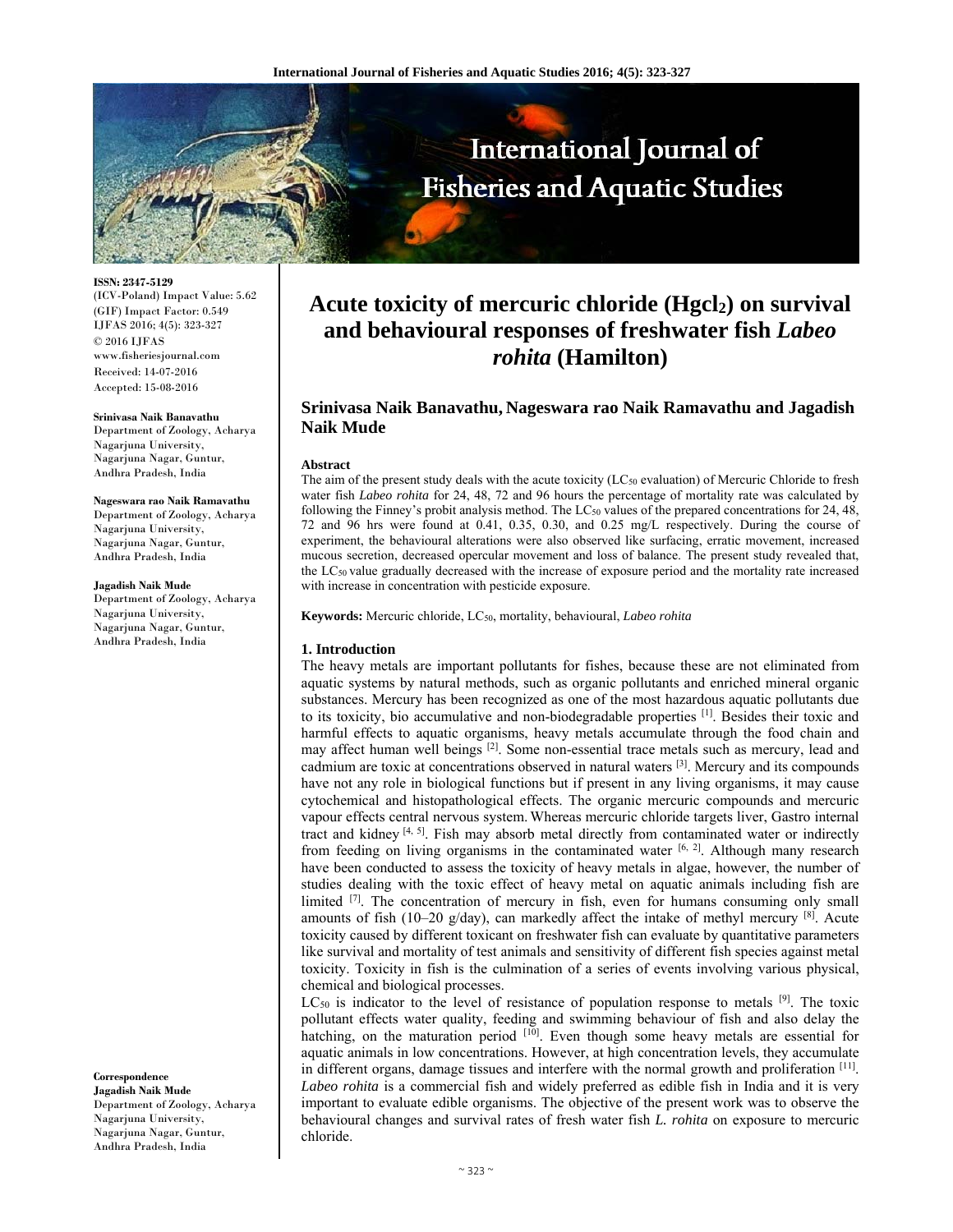# **2. Materials and Methods**

### **2.1 Fish**

The fresh water fish, *Labeo rohita* (Rohu) (8-10 cm length and  $28 \pm 0.6$  g weights) was used five batches of fish (10 fish in each batch) for the toxicity tests. These fishes were collected from local fish ponds at Nuzividu village in Guntur district in Andhra Pradesh, India (latitude: 16.1808576.N, longitude: 80.6646.E). The fishes were acclimatized to the laboratory conditions for 15 days. The tub containing fish was aerated with rich oxygen. The hygienic conditions were maintained by renewing water after every 24hrs and, fish were daily fed with rice bran and fish pellets.





#### **2.2 Chemical**

The inorganic Mercuric Chloride (HgCl2) (CAS number 7487-94-7), was used as the test chemical.

## **2.3 Acute exposure for Mercuric chloride**

A common stock solution of mercuric chloride was prepared by dissolving 1 gram of pesticide in 100 mL double distil water and the required quantity of Mercuric chloride was drawn from the stock solution to maintain the standard concentration of 1mg/L in the container. The acclimatized fish were placed into separate container containing dechlorinated and aerated water. Basing on the pilot experiments, the experiments were conducted to determine the toxicity in different dose concentration was selected.Five batches of fish (10 fish in each batch) were exposed to 0.07, 0.14, 0.28, 0.34, and 0.41 mg/L for 24 hours. The mortality and behavioral responses of fish was observed from 0.28 to 0.41 mg/L of heavy metal concentration. Later, two batches of (10) fishes were again exposed to concentrations of 0.34 and 0.41 mg/L to evaluate the  $LC_{50}$  value for 24 hours. Then, the 50% of mortality was obtained at the concentration of 0.41 mg/L for 24hours and the confirmation of acute toxicity  $(LC_{50})$  was performed with three replicates.

To assess the LC50 value for 48 hr, the fishes were exposed to 0.06, 0.12, 0.18, 0.28, and 0.35 mg/L concentrations of mercuric chloride. The fish mortality occurred from 0.12 to 0.35 mg/L concentration of Mercuric chloride. Then two batches of (10) fishes were exposed to the concentration of 0.28 and 0.35 mg/L. The 50% of mortality was occurred at the concentration of 0.35 mg/L for 48 hours and the confirmation of  $LC_{50}$  value was done with three replicates.

To evaluate 72 h  $LC_{50}$  value, the acclimatized fish were exposed to 0.06, 0.14, 0.24, 0.28 and 0.30 mg/L concentrations of mercuric chloride. The varied mortality of fish occurred from 0.14 to 0.30 mg/L concentration of toxicant. Then two batches of (10) fish were exposed to concentration of 0.28 and 0.30 mg/L. The 50% of mortality was obtained at the concentration of 0.30 mg/L and the confirmation of  $LC_{50}$  value for 72 h was done with three replicates. The  $LC_{50}$  for 96 h was found by exposing acclimatized fish, *L.rohita* to 0.05, 0.10, 0.15, 0.20 and 0.25 mg/L concentrations of heavy metal, mercuric chloride. The fish mortality began to occur from the concentration of 0.10 mg/L onwards. Then, three batches of 10 fish were exposed to the concentration of 0.15, 0.20 and 0.25 mg/L. The 50% of mortality was obtained at the concentration of 0.25 mg/L and confirmation of  $LC_{50}$  value for 96 h was done with three replicates.

Finally, the lethal concentration  $(LC_{50})$  values of mercuric chloride exposure found to be 0.41, 0.35, 0.30, and 0.25 mg/L for 24, 48, 72 and 96 hr respectively. During this whole experiment a control group was maintained with normal to comparison. The percentage of mortality rate were calculated by following the probit analysis method (Finney OJ. 1971).The behavioral alterations in toxicant exposed fish were observed during the acute toxicity of Mercuric chloride.

## **3. Results**

#### **3.1 Determination of median lethal concentration (LC50)**

The  $LC_{50}$  value was calculated as the concentration of test chemical which caused 50% mortality of total fish during the respective periods of exposure i.e., 24, 48, 72 and 96 hr. Then, the LC<sub>50</sub> values of Mercuric chloride evaluated and found to be 0.41,0.35, 0.30 and 0.25 mg/L for 24, 48, 72 and 96 h respectively as shown in (Table 2-5).

The mortality data was subjected to probit analysis and graphs were plotted between concentrations of mercuric chloride and percent mortality of fish. The percent mortality was gradually increased with the increase in concentration of heavy metal (Figure 2-5).

During the experiment, the  $LC_{50}$  values are reduced and the exposure time is increased along with Log concentration from 24 to 96 h (Table 5) and no mortality was observed in control group.

| <b>Water Quality Parameter</b>         | <b>Calculated Value</b>   |
|----------------------------------------|---------------------------|
| Temperature                            | $27 \pm 3^0$ C            |
| Turbidity                              | 6.95 silica units         |
| $pH$ value at $28^{\circ}C$            | 7.32                      |
| Total Hardness as (CaCO <sub>3</sub> ) | $165 \text{ (mgl-1)}$     |
| Total Suspended Solids (TSS)           | 5 (mgl <sup>-1)</sup>     |
| Chemical Oxygen Demand (COD)           | Nil                       |
| Biological Oxygen Demand (BOD)         | $7-11$ ppm                |
| Sulphates as $(SO4)$                   | Trace amount              |
| Phosphates                             | Trace amount              |
| Dissolved Oxygen (DO)                  | $5 - 7$ mgl <sup>-1</sup> |

**Table 1:** Estimation of physico-chemical parameters of water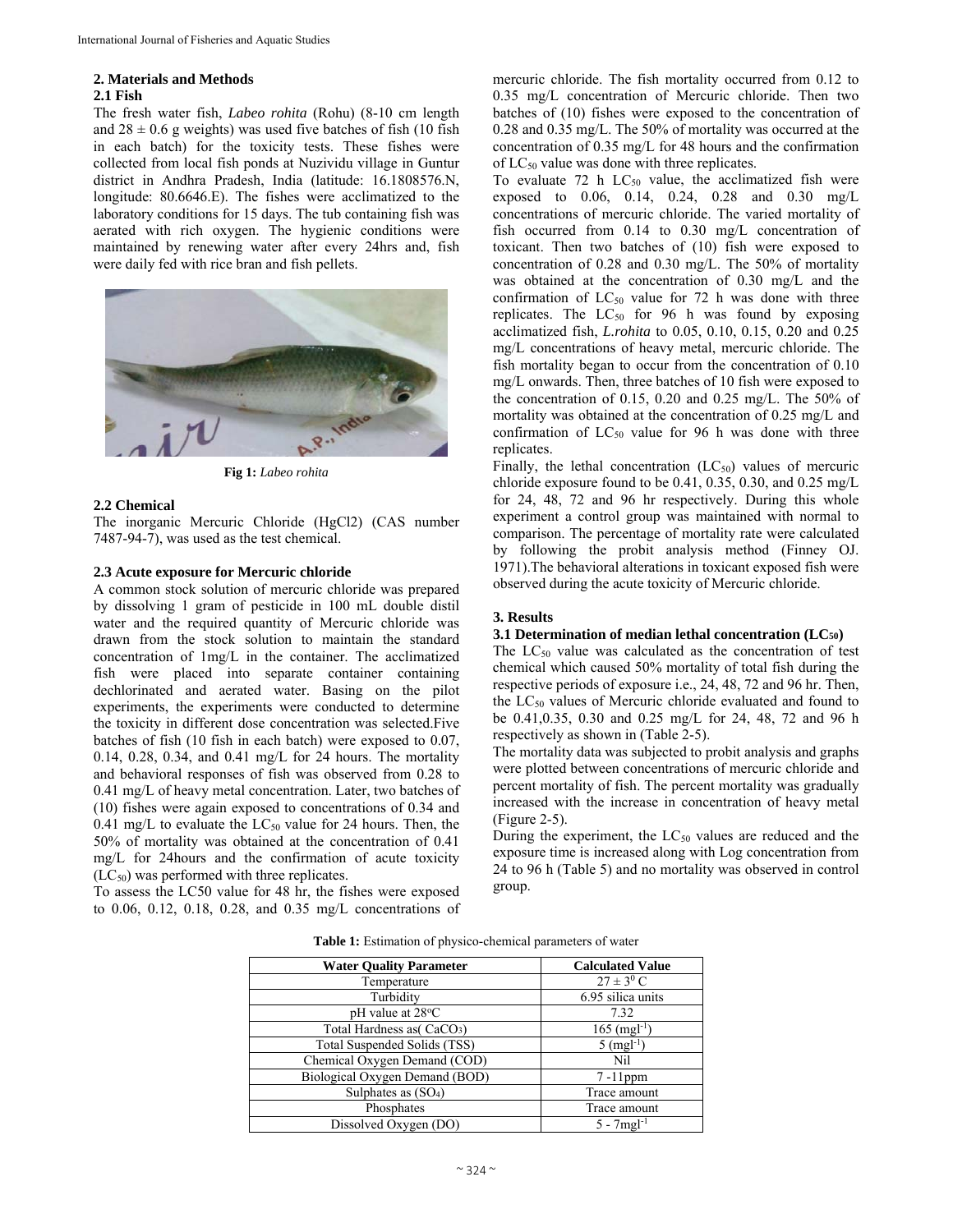| S. No.  | Conc. of toxicant $(mgl-1)$ | Log Conc. | No. of exposed fish | No. of dead fish | <b>Percent of mortality</b> | <b>Probit Mortality</b> |
|---------|-----------------------------|-----------|---------------------|------------------|-----------------------------|-------------------------|
| Control | -------                     |           | 10                  |                  |                             | $---$                   |
|         | 0.07                        | $-1.154$  | 10                  |                  |                             | $- -$                   |
|         | 0.14                        | $-0.853$  | 10                  |                  | 10                          | 3.72                    |
|         | 0.28                        | $-0.552$  | 10                  |                  | 20                          | 4.16                    |
|         | 0.34                        | $-0.468$  | 10                  |                  | 40                          | 4.75                    |
| $5*$    | 0.41                        | $-0.387$  | 10                  |                  | 50                          | 5.00                    |
|         | 0.49                        | $-0.309$  | 10                  |                  | 60                          | 5.25                    |
|         | 0.57                        | $-0.244$  | 10                  |                  | 70                          | 5.52                    |
|         | 0.68                        | $-0.167$  | 10                  |                  | 80                          | 5.84                    |
|         | 0.72                        | $-0.142$  | 10                  |                  | 90                          | 6.28                    |
| 10      | 0.82                        | $-0.086$  | 10                  | 10               | 100                         | 8.09                    |

**Table 2:** Effect of mercuric chloride on survival of *Labeo rohita* for 24hr



**Fig 2**: Relationship between the conc. of mercuric chloride and mortality of *Labeo rohita* for 24 hours

| <b>Table 3:</b> Effect of mercuric chloride on survival of <i>Labeo rohita</i> for 48hr |  |
|-----------------------------------------------------------------------------------------|--|
|-----------------------------------------------------------------------------------------|--|

| S. No.  | Conc. of toxicant $(mgl-1)$ | Log Conc. | No. of exposed fish | No. of dead fish | <b>Percent of Mortality</b> | <b>Probit Mortality</b>    |
|---------|-----------------------------|-----------|---------------------|------------------|-----------------------------|----------------------------|
| Control | -------                     |           | 10                  |                  |                             | $---$                      |
|         | 0.06                        | $-1.221$  | 10                  |                  |                             | $- - -$                    |
|         | 0.12                        | $-0.920$  | 10                  |                  |                             | $\qquad \qquad - \qquad -$ |
|         | 0.18                        | $-0.744$  | 10                  |                  | 20                          | 4.16                       |
|         | 0.28                        | $-0.552$  | 10                  |                  | 30                          | 4.48                       |
| $5*$    | 0.35                        | $-0.455$  | 10                  |                  | 50                          | 5.00                       |
| n       | 0.44                        | $-0.356$  | 10                  |                  | 60                          | 5.25                       |
|         | 0.55                        | $-0.259$  | 10                  |                  | 70                          | 5.52                       |
|         | 0.59                        | $-0.229$  | 10                  |                  | 80                          | 5.84                       |
|         | 0.65                        | $-0.187$  | 10                  |                  | 90                          | 6.28                       |
| 10      | 0.72                        | $-0.142$  | 10                  | 10               | 100                         | 8.09                       |



**Fig 3:** Relationship between the conc. of mercuric chloride and mortality of *Labeo rohita* for 48 hours

| <b>Table 4:</b> Effect of mercuric chloride on survival of <i>Labeo rohita</i> for 72 hr |  |
|------------------------------------------------------------------------------------------|--|
|------------------------------------------------------------------------------------------|--|

| S. No.  | Conc. of toxicant $(mgl-1)$ | Log Conc. | No. of exposed fish | No. of dead fish   Percent of Mortality | <b>Probit Mortality</b> |
|---------|-----------------------------|-----------|---------------------|-----------------------------------------|-------------------------|
| Control | -------                     |           |                     |                                         | ---                     |
|         | 0.06                        | $-1.221$  | 10                  |                                         | ---                     |
|         | 0.14                        | $-0.853$  | ΙU                  | 20                                      | 4.16                    |
|         | 0.24                        | $-0.619$  |                     | 30                                      | 4.48                    |
|         | 0.28                        | $-0.552$  | 10                  | 40                                      | 4.75                    |
| 5*      | 0.30                        | $-0-522$  | 10                  | 50                                      | 5.00                    |
|         | 0.35                        | $-0.455$  | 10                  | 60                                      | 5.25                    |
|         | 0.42                        | $-0.376$  |                     | 70                                      | 5.52                    |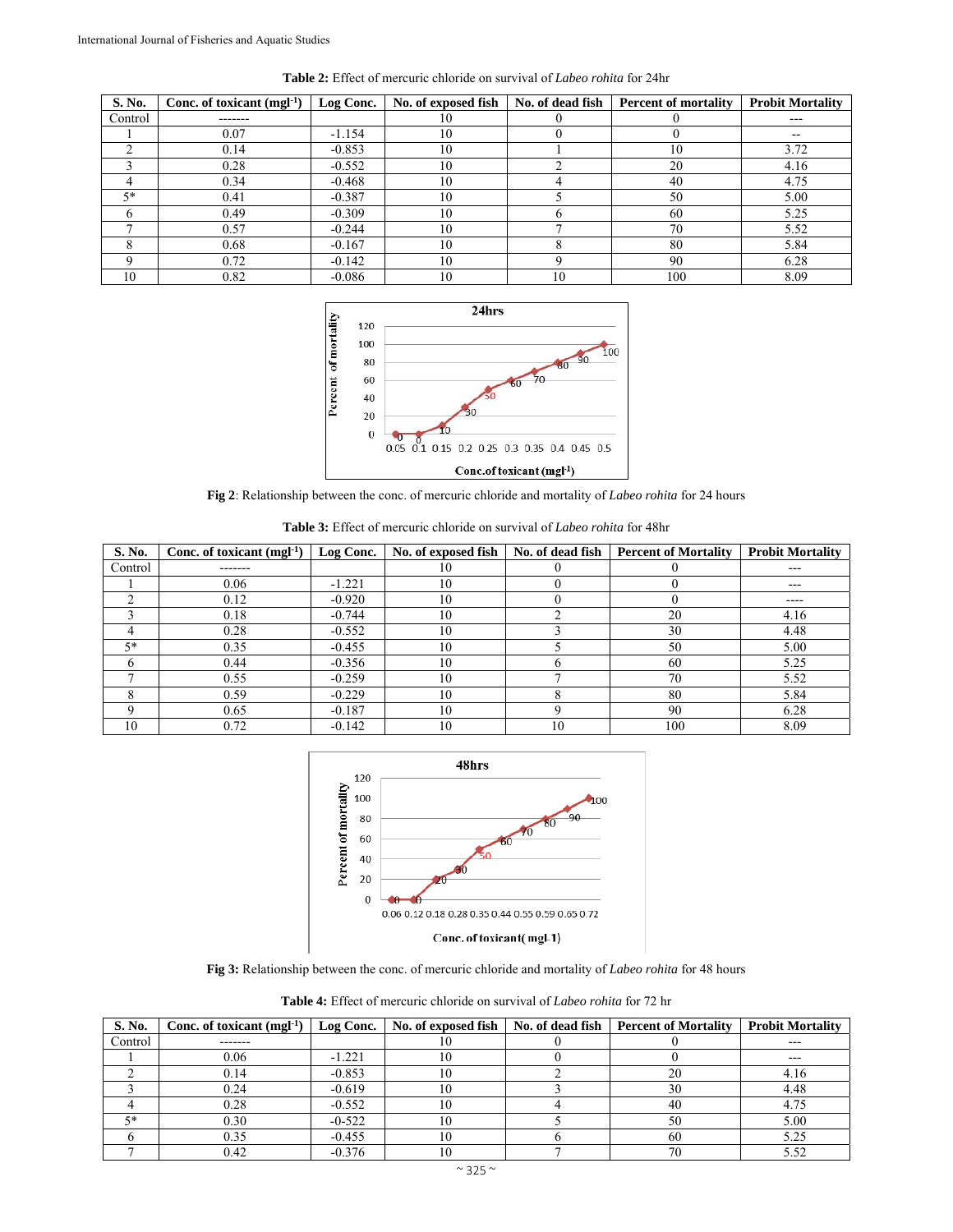|  | - -- |  |          |     |
|--|------|--|----------|-----|
|  | $ -$ |  |          | - - |
|  |      |  | $\Omega$ |     |



**Fig 4:** Relationship between the conc. of mercuric chloride and mortality of *Labeo rohita* for 72 hours

**Table 5:** Effect of mercuric chloride on survival of *Labeo rohita* for 96 hr

| S. No.  | Conc. of toxicant $(mgl-1)$ | Log Conc. | No. of exposed fish | No. of dead fish | <b>Percent of Mortality</b> | <b>Probit Mortality</b> |
|---------|-----------------------------|-----------|---------------------|------------------|-----------------------------|-------------------------|
| Control | -------                     |           | 10                  |                  |                             | ---                     |
|         | 0.05                        | $-1.301$  | 10                  |                  |                             | ---                     |
|         | 0.10                        | $-1.000$  | 10                  |                  |                             |                         |
|         | 0.15                        | $-0.823$  | 10                  |                  | 10                          | 3.72                    |
|         | 0.20                        | $-0.698$  | 10                  |                  | 30                          | 4.48                    |
| $5*$    | 0.25                        | $-0.602$  | 10                  |                  | 50                          | 5.00                    |
|         | 0.30                        | $-0.522$  | 10                  |                  | 60                          | 5.25                    |
|         | 0.35                        | $-0.455$  | 10                  |                  | 70                          | 5.62                    |
|         | 0.40                        | $-0.397$  | 10                  |                  | 80                          | 5.84                    |
|         | 0.45                        | $-0.346$  | 10                  |                  | 90                          | 6.28                    |
| 10      | 0.50                        | $-0.301$  | 10                  | 10               | 100                         | 8.09                    |



**Fig 5:** Relationship between the conc. of mercuric chloride and mortality of *Labeo rohita* for 96 hours

### **3.2 Behavioural changes in fish due to acute toxicity**

Behavioural changes are the most sensitive indication of potential toxic effects. During the course of experiment, the fish have exhibited different behavioural changes to the Mercuric Chloride concentrations. In the initial stage, fish stopped swimming and remained in static position by sudden change in the surrounding water. Then rapid swimming with hyper excitation, jumping in the container at high concentration was noticed. Also vertical and downward swimming activities were observed followed by vertical hanging in the water and hitting to the container walls. Then the fish becomes slowly restless and excessive mucus was secretes from all over the body. Defecation was increased and more fecal matter was found at the bottom of the circular tubs than control group fish. Finally Fish was swimming at the

bottom due to complete loss of balance and sank to the bottom with their ventral side facing upwards due to mercury stress.

#### **4. Discussion**

Acute toxicity (96-h  $LC_{50}$  and lethal concentrations) of metals varied significantly among fish species. Sometimes it is observed that some fishes are very sensitive towards the toxicity caused by one heavy metal and shows less sensitivity towards another equally toxic heavy metal at the same concentration [12]. Impact of different heavy metals and pesticides on the behaviour of *Labeo rohita* have been studied by various workers  $[13]$ . The findings of the present investigation mercury caused 100% mortality of *L. rohita* at 0.50 mg/L and 50% mortality at 0.25 mg/L during 96 h exposure and percent mortality was gradually increased with the increase in concentration of heavy metal mercuric chloride toxicity and behavioural alterations were also observed. Earlier studies revealed that the  $LC_{50}$  of a chemical for a species may vary under different environmental condition like time of exposure, size, and other impacts has reported the acute toxicity test was performed on Indian major carp *Labeo rohita* exposed to different concentrations of lead for 96 h the median lethal concentration  $(LC_{50})$  was found to be 34.30 ppm [14]. Kousar S [15] has studied the effects of lead and arsenic accumulation and Bio concentration factor (BCF) in different organs at sub lethal concentration (33% 96 h LC50) were estimated that the caused mortality of four fishes the 96 h LC<sub>50</sub> values of as were recorded as (Pb)  $30.0\pm0.0$ ,  $24.5\pm0.1$ , 10.2±0.2 and 22.2±0.0 mg L-1, (As) 32.1±0.0,29.7±0.0 and 14.1±0.2 mg L-1 for *Labeo rohita*, *Cirrhinus mrigala*, *Catla*